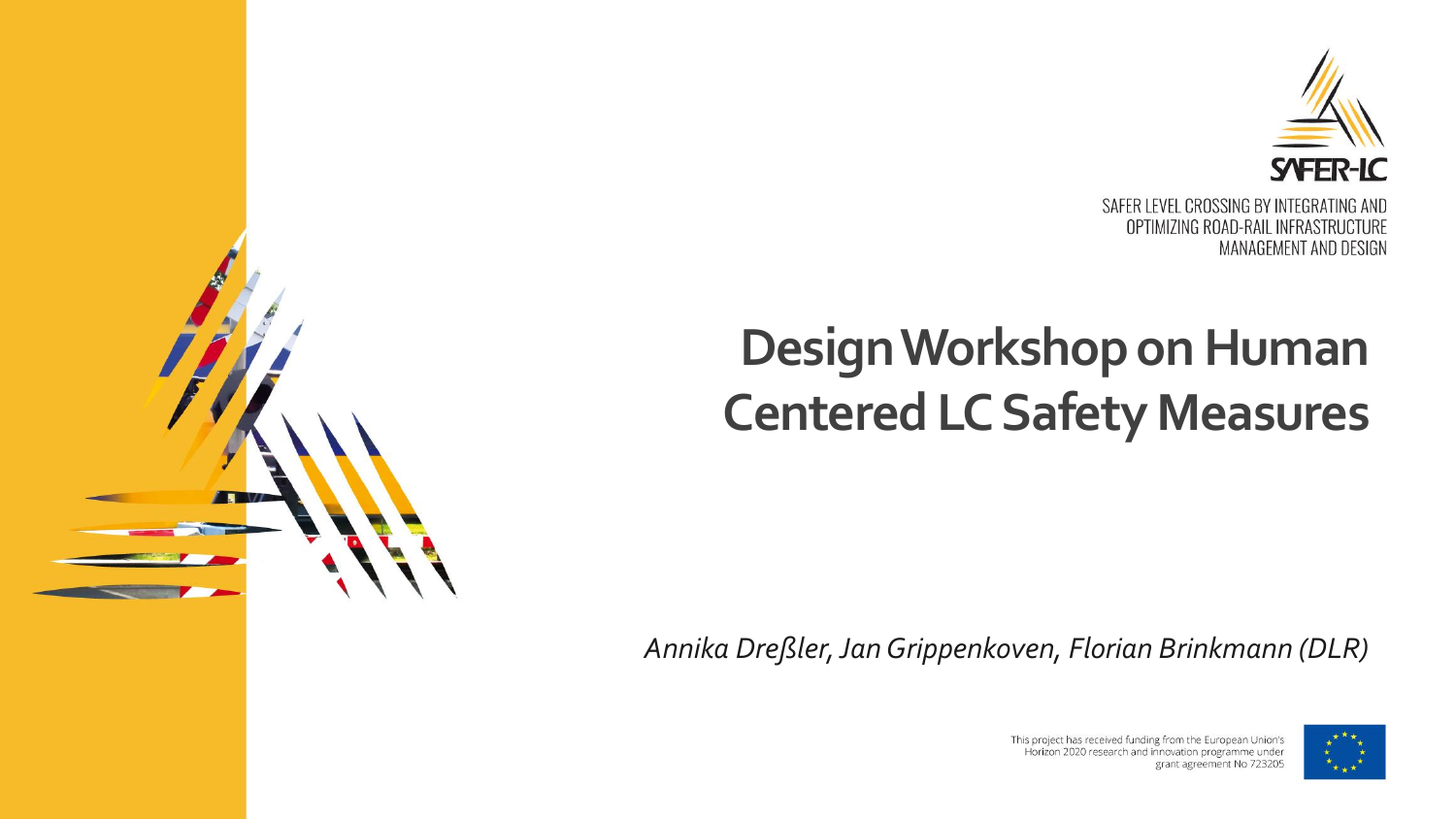

## Task 2.3 -Design and evaluation of human-centred low cost measures

### **Design of human-centred low-cost countermeasures**

- Identify knowledge gaps, new approaches and out of the box ideas concerning LC safety and design
	- … and also existing concepts not implemented yet
- A Conceive and choose promising countermeasures for evaluation (new ones and / or upgrades of existing measures)

### **Evaluation of human-centred low-cost countermeasures**

- A based on human factors criteria
- using multiple methods (e.g. Simulator tests, behavior studies in real traffic, user interviews)

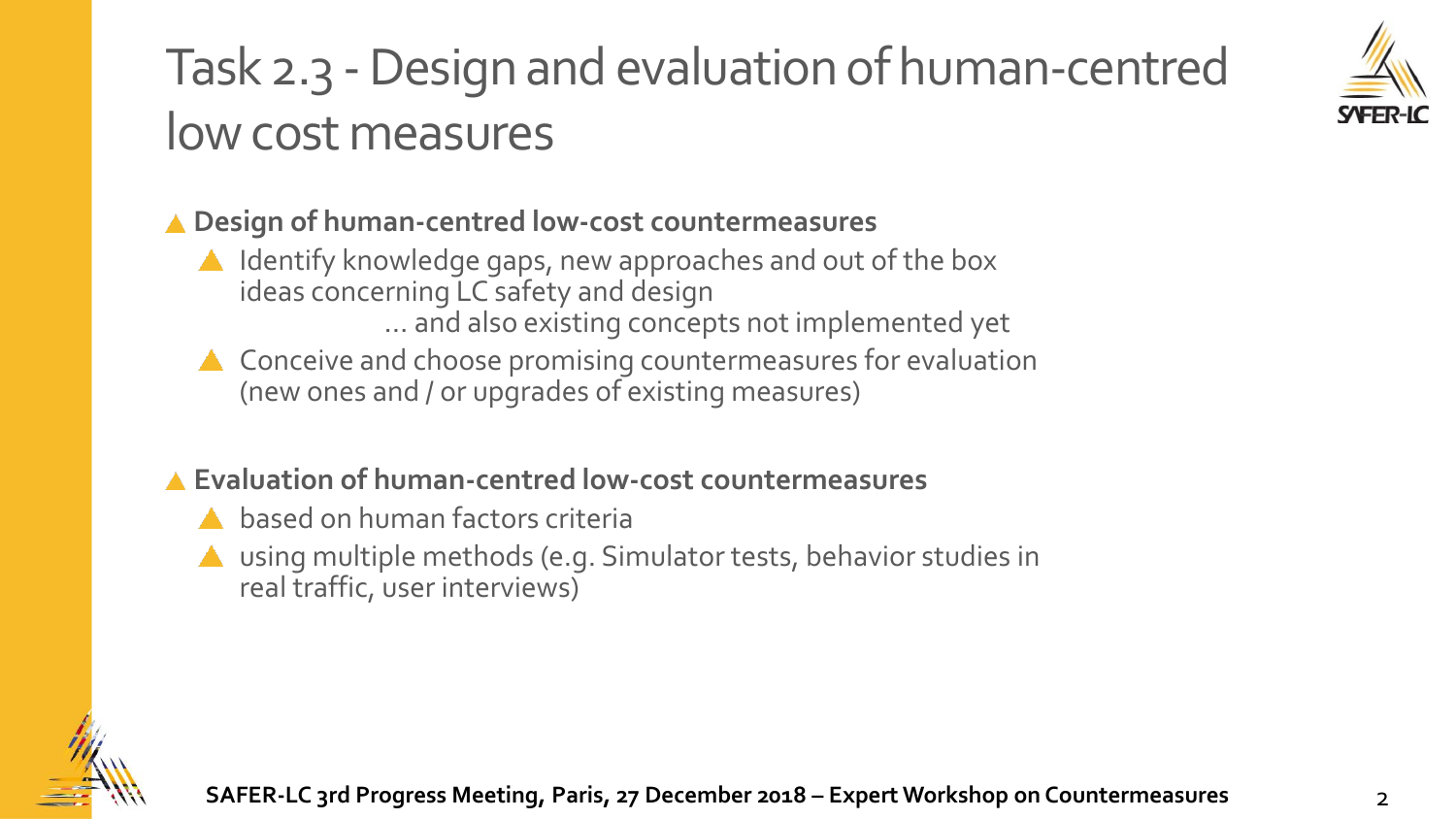

# WorkingApproach in the design of measures

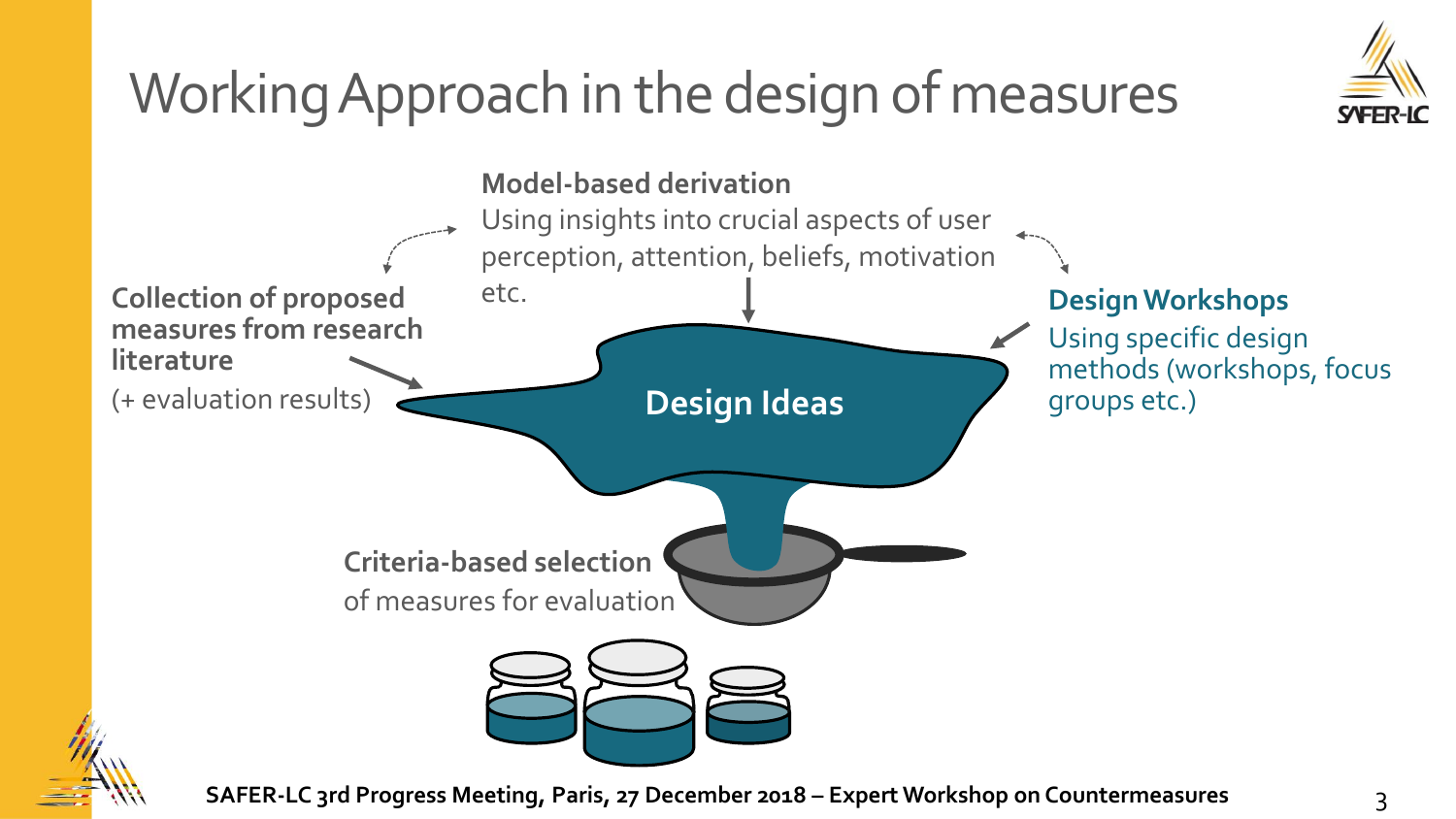

## Our workshop: Scenarios and groups



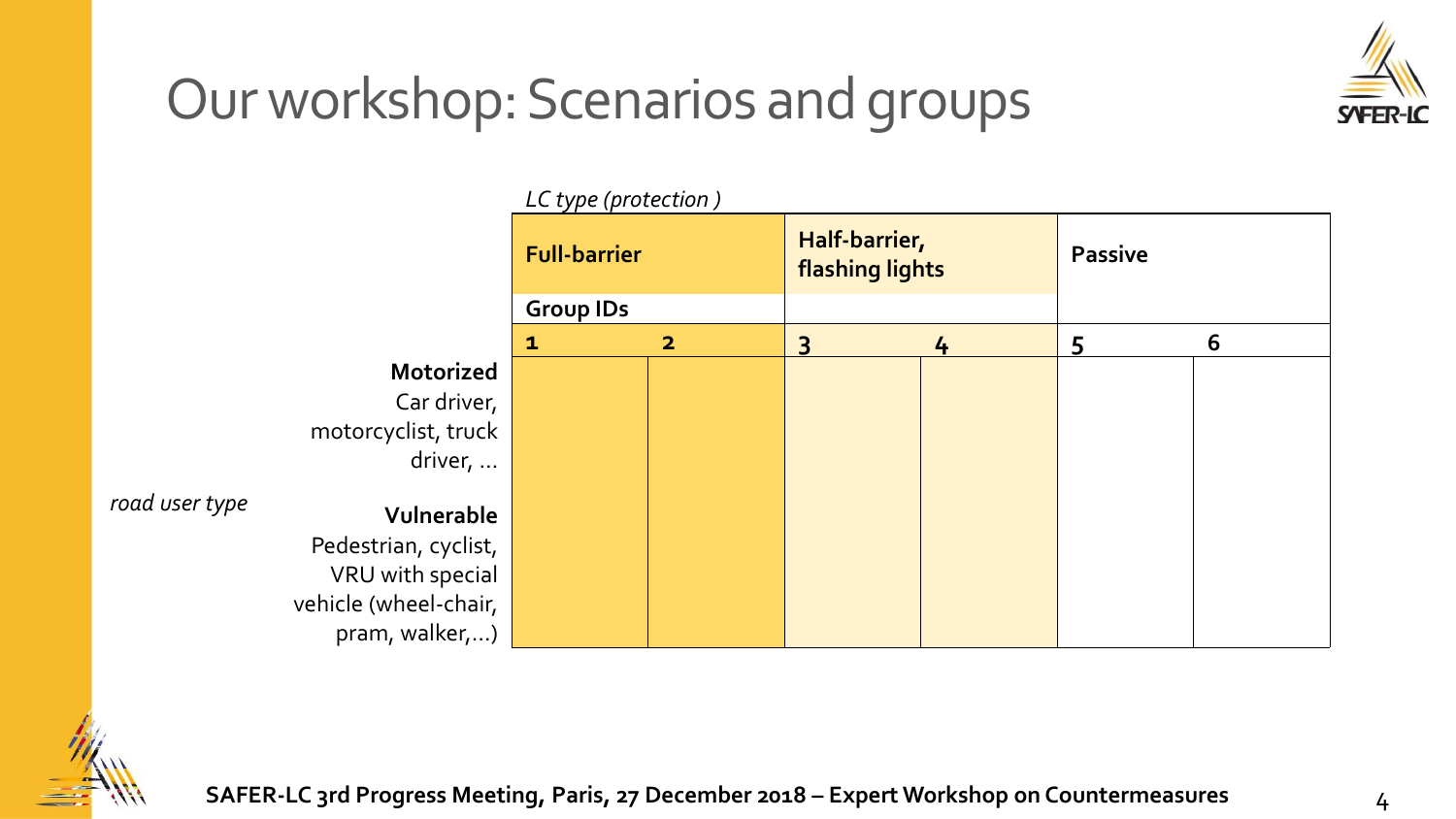# Our workshop: Working Process





**SYFER**